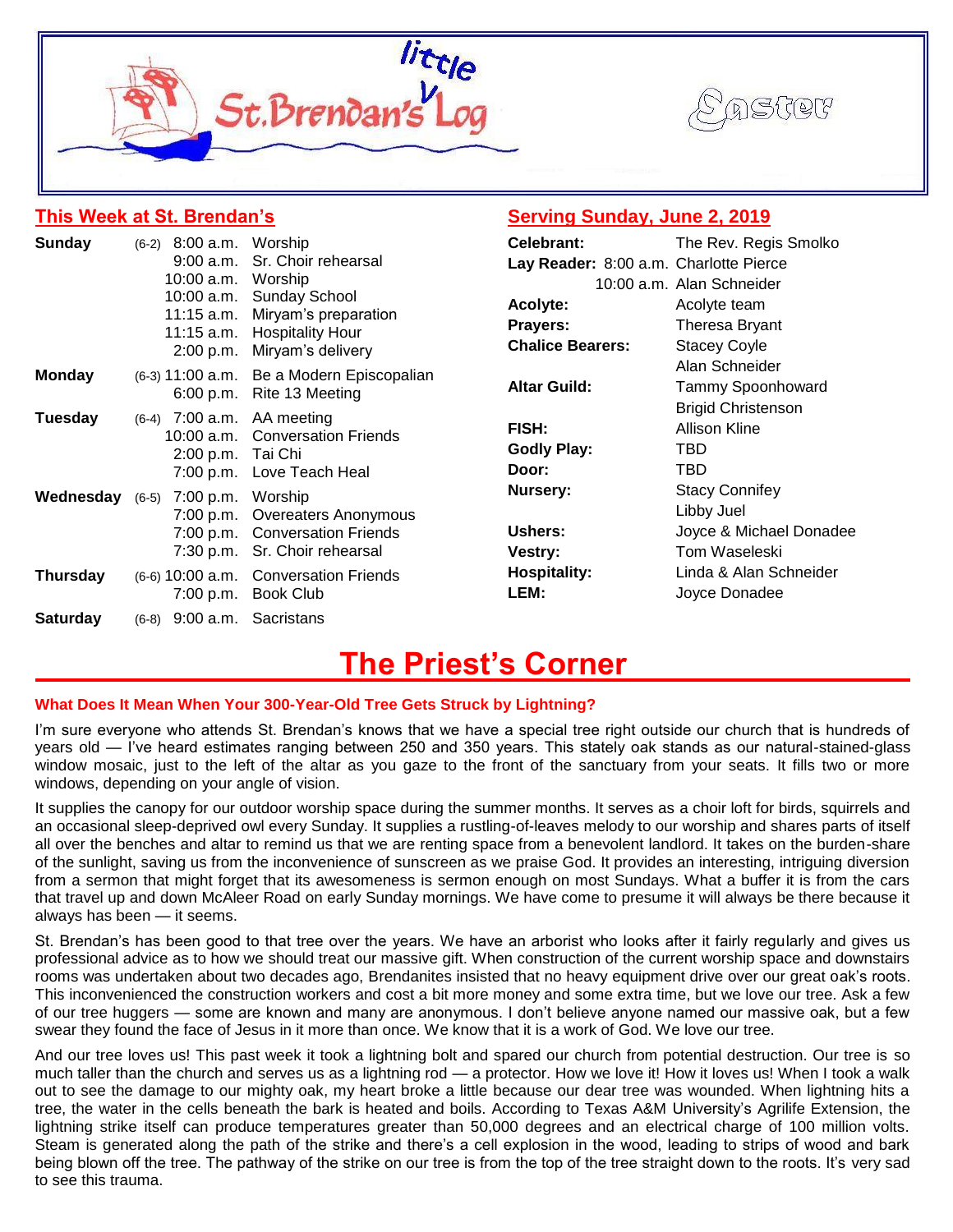There's good news and bad news awaiting us, according to Wayne K. Clatterbuck, professor of forestry from the University of Tennessee. Here's the good news: If only one side of the tree shows evidence of a lightning strike, there's a good chance the tree will survive and the wound will eventually close. However, many trees are severely injured internally below ground despite the absence of external symptoms. There can be major root damage. Our junior warden, Ruth Horton, is in touch with our arborist and we will soon get a diagnosis and treatment plan.

I announced last week that we would begin outdoor services under our beloved tree this Sunday. As we await the professional's recommendation, we will postpone our outdoor services until we are certain of safety for all our beloved Brendanites. Let's pray that our tree will survive. If the time has come for our tree to participate in another form of nature, let us ask the Lord to be with us as we get used to that possibility.

## **Sincerely, Regis+**

# **Announcements**



 Contributions to the Brendan's Family and Friends fund were made by: Marcy Little, wishing St. Brendan's a happy birthday. Cat Munz and Bill Phelps, also wishing St. Brendan's a happy birthday.

# **Speaker Series**

What a fantastic team effort! Whether you invited your friends and families, donated or created a beautiful basket, supervised parking, shuttled guests, sold entry tickets, took registrations, publicized the event, helped with set-up and clean-up, you contributed to making Tuesday night's fundraiser with speaker Rob Rogers a huge success with a net profit over \$2,100.



## **A Contemplative Exploration of the Enneagram:** *(THIS Saturday, June 1)* **A retreat to deepen your union with God**

"The Enneagram is an ancient spiritual tool given renewed energy." – Rev. Richard Rohr

The purpose of the Enneagram is the transformation of consciousness so that we can realize our essence, our true self. Personality development and character building will happen as a corollary but are not its primary goal. The primary goal of any spiritual tool is union with God and Truth. We get united with ourselves in the process! This is a guide to self-understanding and love; a tool for personal growth and development with personal insight into our deepest motivations, fears and desires.

All adults are invited to attend on Saturday, June 1 at 9:00 a.m. to 4:00 p.m. here at St. Brendan's. Lunch will be served. A donation of \$10 to \$20 would be appreciated to cover the costs of this retreat.

#### **Presenters of this retreat**:

**Maria Hoober, MD**, is a primary care physician in Pittsburgh for over 25 years who believes in and works toward whole-person health and wellness. She has also been trained under Richard Rohr and attended the Living School at the Center for Action and Contemplation in Albuquerque, N.M.

**Timothy St. Onge, PsyD, PhD, Sensei**, has been a professional counselor in private practice, spiritual mentor and educator for 40 years. He has studied and practiced a variety of meditation methods including Mindfulness, Centering Prayer and other eastern and western practices. His current research interests are in best practices for secular contemplative living, educational approaches and meaning centered psychotherapy.

*To register for the retreat, contact Katie at 412-364-5974 or [stbrendans@comcast.net.](mailto:stbrendans@comcast.net)*

#### St. Brendan's Supper Club

# **St. Brendan's Supper Club**

There was not enough interest, so we will take a break and try again next year.



# **Book Club** *(Thursday, June 6)*

The Book Club is reading "American Princess: The Many Lives of Allene Tew" this month by Annejet van der Zijl, a Dutch writer who looks at the life of a small-town American girl who climbed the international social strata in America and Europe in the Gilded Age. One of her stops is Pittsburgh! Join us as we meet to discuss, have some fun and work on next season's reading list at 7 p.m. in the church library.



**St. Brendan's 32nd birthday bash** has come and gone, and a good time was had by all! Brendanites generously donated over \$3,800 towards a birthday gift of social hall acoustic tiles. That is 48% of our targeted \$8,000 goal. If you would like to help improve the sound quality in the social hall, please consider making a BFF donation today. Donation cards can be found on the birthday poster or on the sign-up sheet table in the narthex. Please complete a card and place it, along with your donation, in the collection plate or in Katie's basket. Thank you for your support!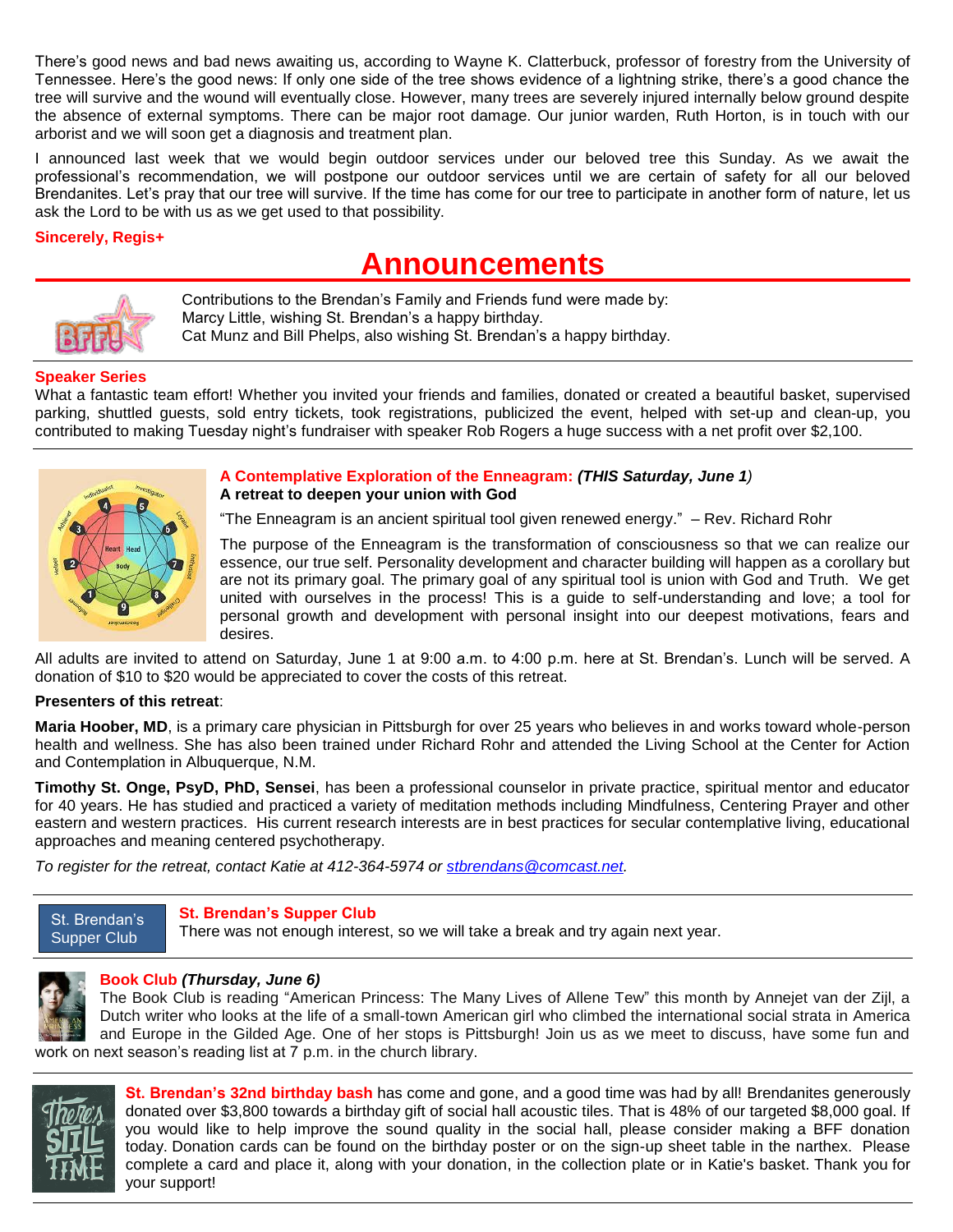

#### **Pittsburgh Pride Equality March** *(Sunday, June 9)*

- Meet at the church at 10 a.m. if you'd like to carpool to the event. Sign up in the narthex to participate.
- Line up on the Boulevard of the Allies in downtown Pittsburgh between Grant Street and Commonwealth Place by 12:15 p.m. The march begins at 12:30.
- You may purchase a T-shirt for \$10; sizes are Youth through Adult 3x. Style is rainbow colors with a design on front that says "I ❤ my church"; on the back is the St Brendan's logo. To purchase, sign the sheet in the narthex.
- For more info, please contact Larry Toler, [LDTOLER@aol.com](mailto:LDTOLER@aol.com) or 256-710-5487.



# **Wear red!** *(Sunday, June 9)*

On Pentecost we commemorate the coming of the Holy Spirit on the disciples. Before the events of the first Pentecost, which came a few weeks after Jesus' death and resurrection, they were followers of Jesus, but there was no movement that could be meaningfully called "the church." So Pentecost is the day on which the church was started. We wear red on Pentecost to remind us of the Holy Spirit.

**Help wanted.** Looking for a way to pitch in at St. Brendan's but not sure how? Here's a place where your help is needed.

*Merry Meal Makers.* Our parish is expanding, and so is the need to help members during a trying time with a delivered meal. The MMMs are volunteers who prepare (or purchase) a meal and take them to a parishioner who has been ill, lost a loved one, delivered a baby, etc. Volunteers are notified when a parishioner's need arises and receive a list of dates from which they can choose to bring a meal to that member. This is a simple but important ministry, and most of the work is done at home. For more information please contact Saundy Waseleski at 412-741-8727 or [swaseleski@comcast.net.](mailto:swaseleski@comcast.net)



#### **St. Brendan's Picnic** *(Sunday, June 23)*

The annual parish picnic will be held once again at Latham Shelter in North Park. The day's regular 10:00 a.m. church service will be replaced by an outdoor 11:00 a.m. service at the picnic site, where food and fun will follow. If you'd like to participate, please sign up in the narthex.

The 8:00 a.m. Eucharist service will be held at the church as usual.

## **Blast Off on an Epic Adventure with Us!** *(June 24-28)*

At this summer's Vacation Bible School, To Mars and Beyond, children will enjoy an interactive, energizing, Bible-based good time as they explore where God's power can take them. They will become Voyagers and discover how to serve God and God's mission for their lives.

VBS includes high-energy opening assemblies, Bible stories, interactive Bible lessons, art projects, music, snacks, and recreational time. All children ages 4 to 11 are welcome to join the adventure.



- Where: St. Brendan's Episcopal Church
- When: June 24-28, Monday through Friday
- Time: 9 a.m. to noon
- Cost: \$20 for first child; \$5 for each sibling.

Registration forms are available on-line at www.stbrendans.org or in the narthex.

# **VOYAGER VOLUNTEERS NEEDED:**

Vacation Bible School is not just for children! There are a number of ways adults and youth can help with To Mars and Beyond.

- Lead music and worship
- Coordinate crafts
- Facilitate games
- Lead Bible stories
- Prepare and serve snacks
- Serve as prayer partners

See Allison Kline if you are able to volunteer or sign up in the narthex.

**CRIES Advocacy.** (Christian Response In Emergency Situations) meets monthly on the third Sunday in the library after the 10 a.m. service to determine distribution of the parish's outreach tithe each month. Each person present has an equal voice and vote.

This week we are praying for the work of Society of St. John the Evangelist, an Episcopal monastery in Boston that ministers through workshops, retreats, prayer and spiritual direction [\(www.SSJE.org\)](http://www.ssje.org/) and Operation Safety Net, a local ministry that distributes food, blankets and medical care to homeless persons in Pittsburgh [\(www.pmhs\)](http://www.pmhs/).

The next meeting will be **Sunday, June 16.** All are welcome.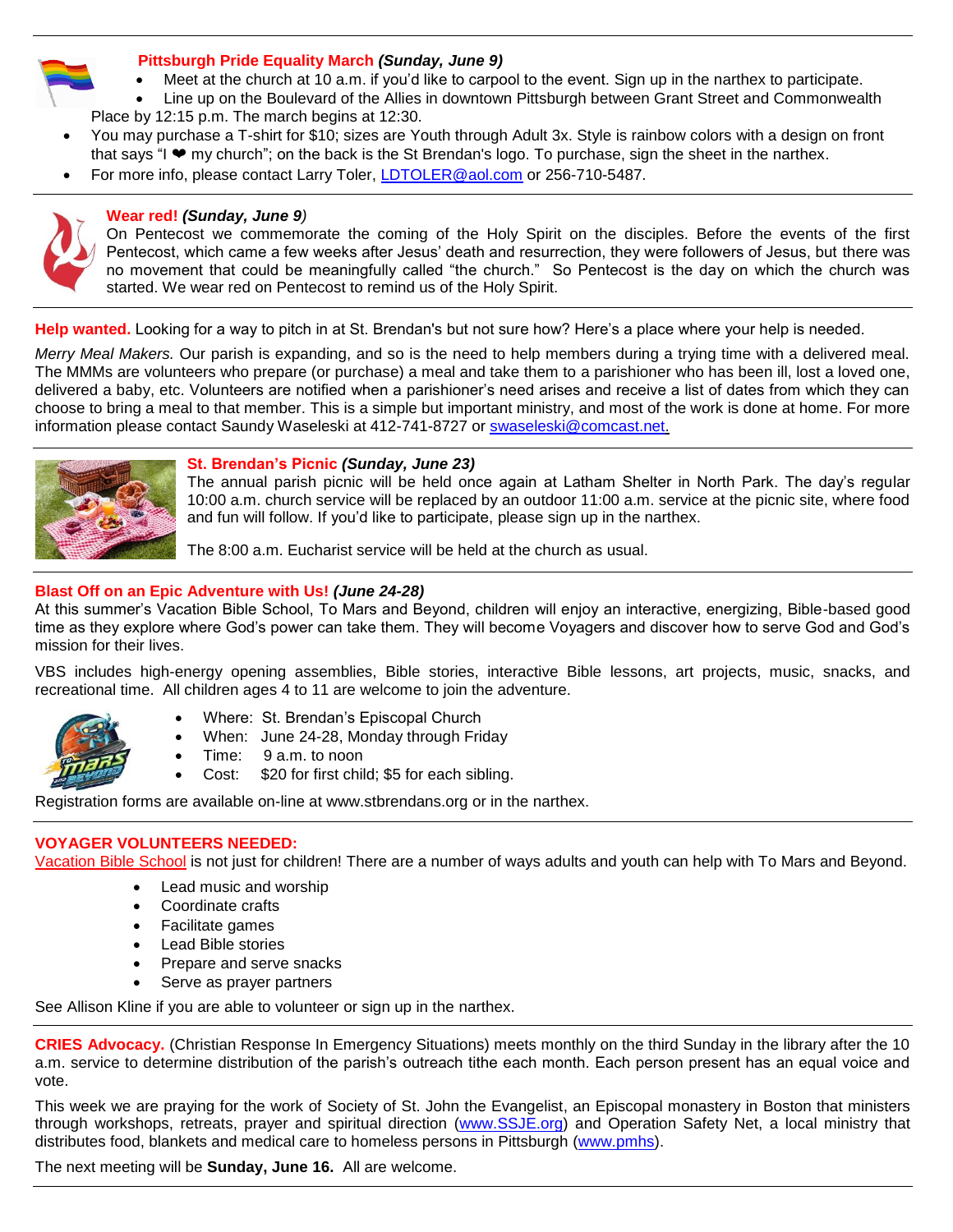

**Do you have a special prayer request?** You can write one and leave it on the prayer plate by Regis' office. On Sunday those prayers are offered up to God during the 8:00 a.m. worship service. Each week they are collected by the Community of Hope, and added to their daily prayers. You can also email prayer requests to stbrendans.coh@gmail.com. Community of Hope members will include those persons in daily prayers, or send out a prayer via text or email to someone if requested. All prayers and requests are kept confidential.



**North Hills Food Pantry** In celebration of St. Brendan's Birthday, our focus this month is on collecting birthday items; such as cake mix, flour, sugar, icing, etc. As always, all non-perishable food items or paper products are welcome. Please remember, no glass jars. If you have any questions, contact Larry Toler, ldtoler@aol.com. Thank you for your support.



## **Used ink cartridges**

St. Brendan's benefits from donations of used computer ink cartridges. Please bring them to church and place the cartridge in the box near Katie's office. Thank you.



We all find ourselves back at the grocery store every week, right? Do you know that you can help raise funds for St. Brendan's when you shop?! Purchase your groceries using Giant Eagle or Kuhn's gift cards bought at church. Because St. Brendan's buys the cards in bulk, the church makes 5 percent on every sale. Cards are

sold after both services on Sundays. You can also purchase them during business hours in the church office. **It's the no-sweat fundraiser!**

**Trinity Cathedral Walk-In Ministry** Every five weeks Brendanites help to staff the Walk-In Ministry at Trinity Cathedral downtown, feeding and clothing 70 to 90 desperately needy people. You can help by donating children's diapers; new, white athletic socks and underwear for women and men; toothpaste, razors and travel-size cans of shaving cream. Please leave donations in the wicker basket outside Regis's office. If you might be interested in volunteering at the cathedral in person, please see Linda Schneider, Meg Overby or Tim Austin.

#### **Healing Communities**

There will be a Healing Communities training Saturday, June 22, 1-6 pm, at St. Stephen's Episcopal Church, 600 Pitt Street in Wilkinsburg.

Healing Communities training, a proven national model, equips congregations to become stations of hope by building relationships of healing, redemption, and reconciliation. Here is a link that describes the results of this training elsewhere in powerful detail. [http://www.aecf.org/resources/balancing-justice-with-mercy/.](http://www.aecf.org/resources/balancing-justice-with-mercy/)

Congregations are encouraged to send a group of at least three leaders/active members in order to effectively implement the model in their setting. The training is open to all and free to Episcopalians, and no one will be excluded for inability to pay.

The training, arranged through the Episcopal Diocese of Pittsburgh, will be given by Rev. Sandra Strauss, Director of Advocacy and Ecumenical Outreach for the Pennsylvania Council of Churches. She is ordained as a Minister of Word and Sacrament in the Presbyterian Church (USA). She can be reached at [s.strauss@pachurches.org](mailto:s.strauss@pachurchesorg) or 717-545-4761. Feel free to contact Regis is you're interested.

> **Please scroll to the next few pages for the Hospitality Hour schedule and the June ministry calendar.**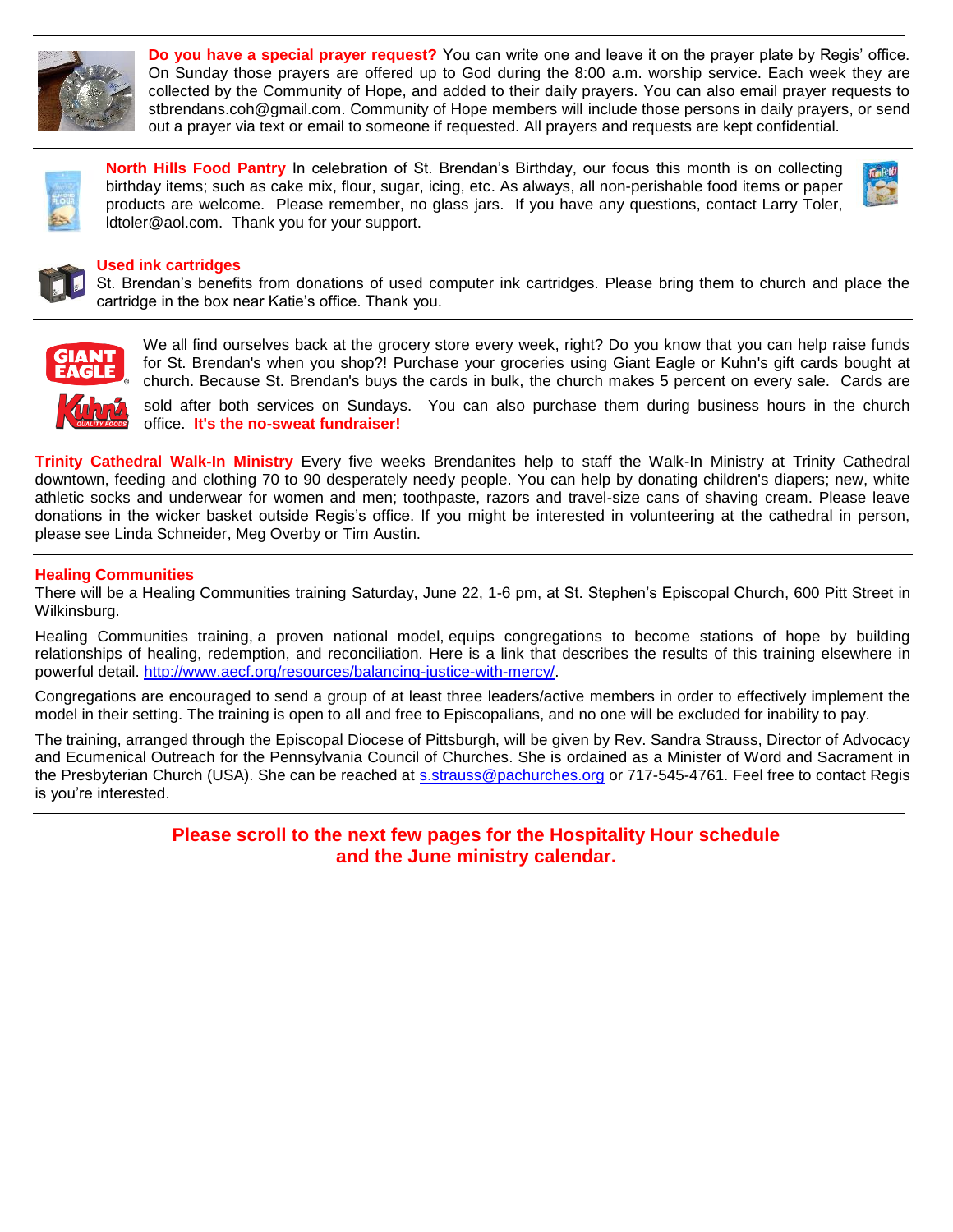

| <b>Date</b>                                      | <b>Lectors</b>                                                                                                           | <b>Altar</b>                                   | <b>Sunday</b>                                                                  | <b>Nursery</b>                              | <b>Usher</b>                               | <b>Vestry</b>      | <b>Hospitality</b>                      |
|--------------------------------------------------|--------------------------------------------------------------------------------------------------------------------------|------------------------------------------------|--------------------------------------------------------------------------------|---------------------------------------------|--------------------------------------------|--------------------|-----------------------------------------|
|                                                  |                                                                                                                          | <b>Guild</b>                                   | <b>School</b>                                                                  |                                             |                                            |                    |                                         |
| June 2<br>Sunday 8 & 10:00 am                    | 8 Charlotte Pierce<br>L Alan Schneider<br>P Theresa Bryant<br>C Stacey Coyle<br>C Alan Schneider<br>LEV Joyce Donadee    | Tammy Spoonhoward<br><b>Brigid Christenson</b> | Fish<br><b>Allison Kline</b><br><b>Godly Play</b><br><b>TBD</b><br>Door<br>TBD | <b>Stacy Connifey</b><br>Silvia Bertucci    | Joyce & Michael<br>Donadee                 | Tom Waseleski      | Linda & Alan Schneider                  |
| June 5<br>Wednesday 7:00 pm                      | Ellen Groves                                                                                                             | <b>Ellen Groves</b>                            | $\widetilde{\phantom{m}}$                                                      | $\thicksim$                                 | $\thicksim$                                | $\thicksim$        | $\thicksim$                             |
| June 9<br>Sunday 8 & 0:00 am                     | 8 Ruth Horton<br>L Nate Boyd<br>P Michael Donadee<br>C Joyce Donadee<br>C Michael Donadee<br>LEV Ruth Horton             | Sylvia Affleck<br>Janet Fesq                   | End of year celebration                                                        | <b>Stacy Connifey</b><br>Sarika Sethia      | <b>Bob Smith</b><br>Eric Helmsen           | Janice Moore       | Susan Shoemaker<br><b>Margie Davies</b> |
| June 12<br>Wednesday 7:00 pm                     | Alan Schneider                                                                                                           | Linda Schneider                                | $\widetilde{\phantom{m}}$                                                      | $\thicksim$                                 | $\thicksim$                                | $\thicksim$        | $\thicksim$                             |
| <b>June 16</b><br><b>Sunday</b><br>8 & 10:00 am  | 8 Joan Beatrous<br>L Susan Shoemaker<br>P Anne Hunt<br>C Tim Austin<br>C Debbie Wunsche<br><b>LEV</b> Darrell Johnson    | Joan Klinefelter<br>Janice Moore               | <b>Summer Break</b>                                                            | <b>Stacy Connifey</b><br>Pat Carl           | <b>Brad Thompson</b><br>Larry Toler        | Chris Botti        | Annemarie Malbon<br>Janet Fesq          |
| <b>June 19</b><br>Wednesday 7:00 pm              | Sylvia Affleck                                                                                                           | Sylvia Affleck                                 | $\widetilde{\phantom{m}}$                                                      | $\sim$                                      | $\thicksim$                                | $\thicksim$        | $\sim$                                  |
| <b>June 23</b><br><b>Sunday 8 &amp; 10:00 am</b> | 8 Joe Macklin<br>L Debbie Wunsche<br>P Susan Shoemaker<br>C Darrell Johnson<br>C Janice Moore<br><b>LEV Stacey Coyle</b> | <b>Terry Dezort</b><br>Anelisa Tarrant         | <b>Summer Break</b>                                                            | <b>Stacy Connifey</b><br>Julia Wick         | <b>Chris Fleissner</b><br><b>Mike Wick</b> | Annemarie Malbon   | Parish Picnic                           |
| June 26<br>Wednesday 7:00 pm                     | Tammy Spoonhoward                                                                                                        | Tammy Spoonhoward                              | $\tilde{\phantom{a}}$                                                          | $\sim$                                      | $\sim$                                     | $\sim$             | $\sim$                                  |
| <b>June 30</b><br><b>Sunday 8 &amp; 10:00 am</b> | 8 Sylvia Affleck<br>L Children<br>P Children<br>C Theresa Bryant<br>C Debbie Wunsche<br>LEV Joyce Donadee                | Chris Botti<br><b>Shari Tarrant</b>            | <b>Summer Break</b>                                                            | <b>Stacy Connifey</b><br><b>Mary Haider</b> | <b>Brad Thompson</b><br>Larry Toler        | <b>Larry Toler</b> | Jillian Mooman<br>Cameron Grosh         |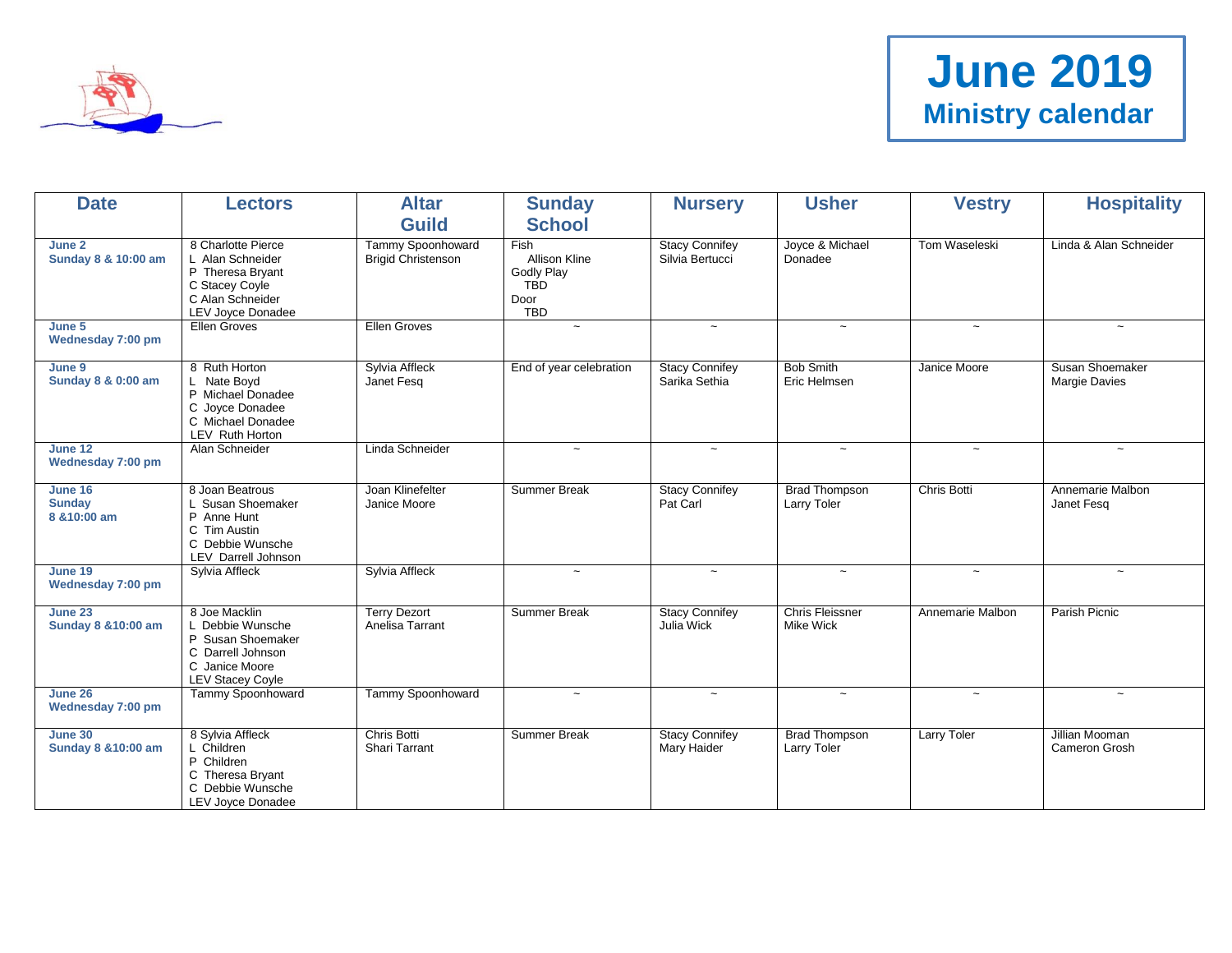# **Hospitality Hour Hosts/Hostesses**

**October 2018 September 2019**

# **October 2018**

- Nancy & George Snyder
- Pat Carl & Joan Beatrous
- Animal Blessing
- Gail Gagnon & Karen Dennis

# **November 2018**

- Joyce & Michael Donadee
- Darrell Johnson & Ruth Horton
- Eric Helmsen & Joni Reis
- Nancy & Wilder Bancroft

# **December 2018**

- Saundy & Tom Waseleski
- Chris & Roger Botti
- 16 Anelisa Tarrant & Janet Fesg
- 23 Julia Wick & Ken Parsons
- Rob & George Latta

# **January 2019**

- Kate & Keith Heston
- Anne & Jno Hunt
- Julia & Mike Wick
- Mary & Jim Evanochko

# **February 2019**

- 3 The Fleissner family
- Janice & Dan Moore
- 17 Ken Parsons & Regis Smolko
- Amy & Kevin Boyd

# **March 2019**

- Mary & Dale Bertucci
- Brad Thompson & Larry Toler
- Allison Kline & Linda Mesko
- Michael Newton & Peter Sweet
- Lauren Chappo & Becca Sands

# **April 2019**

- Karen & Dean Peters
- Sharon Hlawati & Donna Aiello
- Megan Overby & Tim Austin
- 28 Pot Luck

# **May 2019**

- Kelli Cerra & Ellen Groves
- Mother's Day/Bishop's visit
- Sharon & Ron Ladick
- Tammy & Bill Spoonhoward

# **June 2019**

- Linda & Alan Schneider
- Susan Shoemaker & Margie Davies
- Annemarie Malbon & Janet Fesq
- Parish Picnic
- Jillian Mooman & Cameron Grosh

# **July 2019**

- Stacy Connifey & Mary Haider
- Judy Flick & Marcy Little
- Debbie Wunsche & Jim Gray
- Betsy & Bob Smith

# **August 2019**

- 4 Joan & Paul Klinefelter
- Angela & Michael Schlumpf
- Allison & Phil Burdette
- Theresa Bryant

# **September 2019**

- Darrell Johnson & Isaac Mondelus
- Laureen & Todd Douds
- The Aretz & Kinley family
- Melanie & Thaddeus Popovich
- Jean Pett-Ridge & Marge Marine